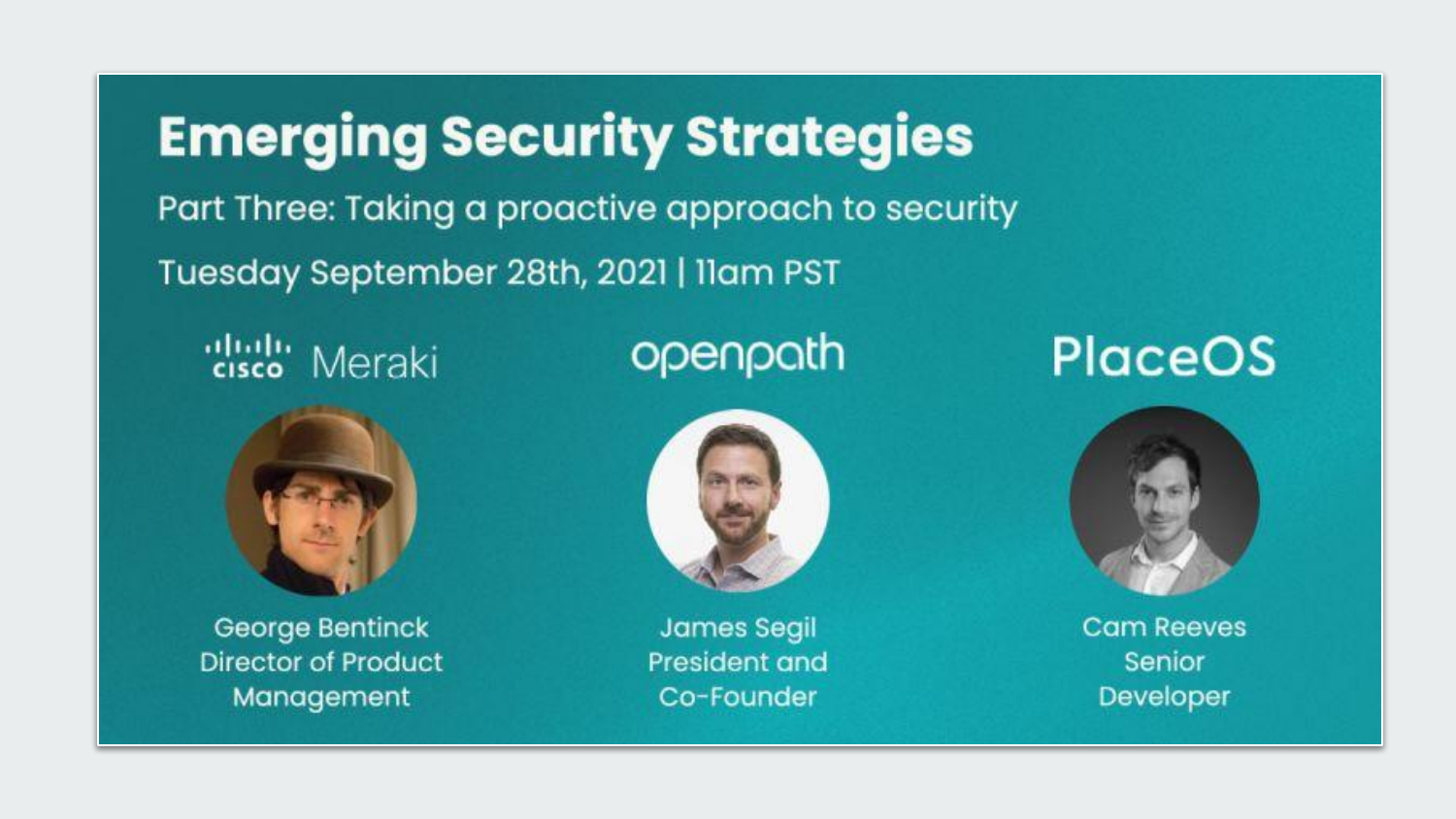As threats evolve and business resiliency is a critical initiative for many, it is time to get proactive about a holistic physical and cyber security vision:

- The difference between proactive and reactive security
- Current state of security
- Top proactive security components and technology for your business
- How to use your centralized cloud-based security data for business intelligence and automation
- Considerations for maintaining a healthy and future-proof security infrastructure

**Remember to drop any questions into the Q&A box throughout the discussion.**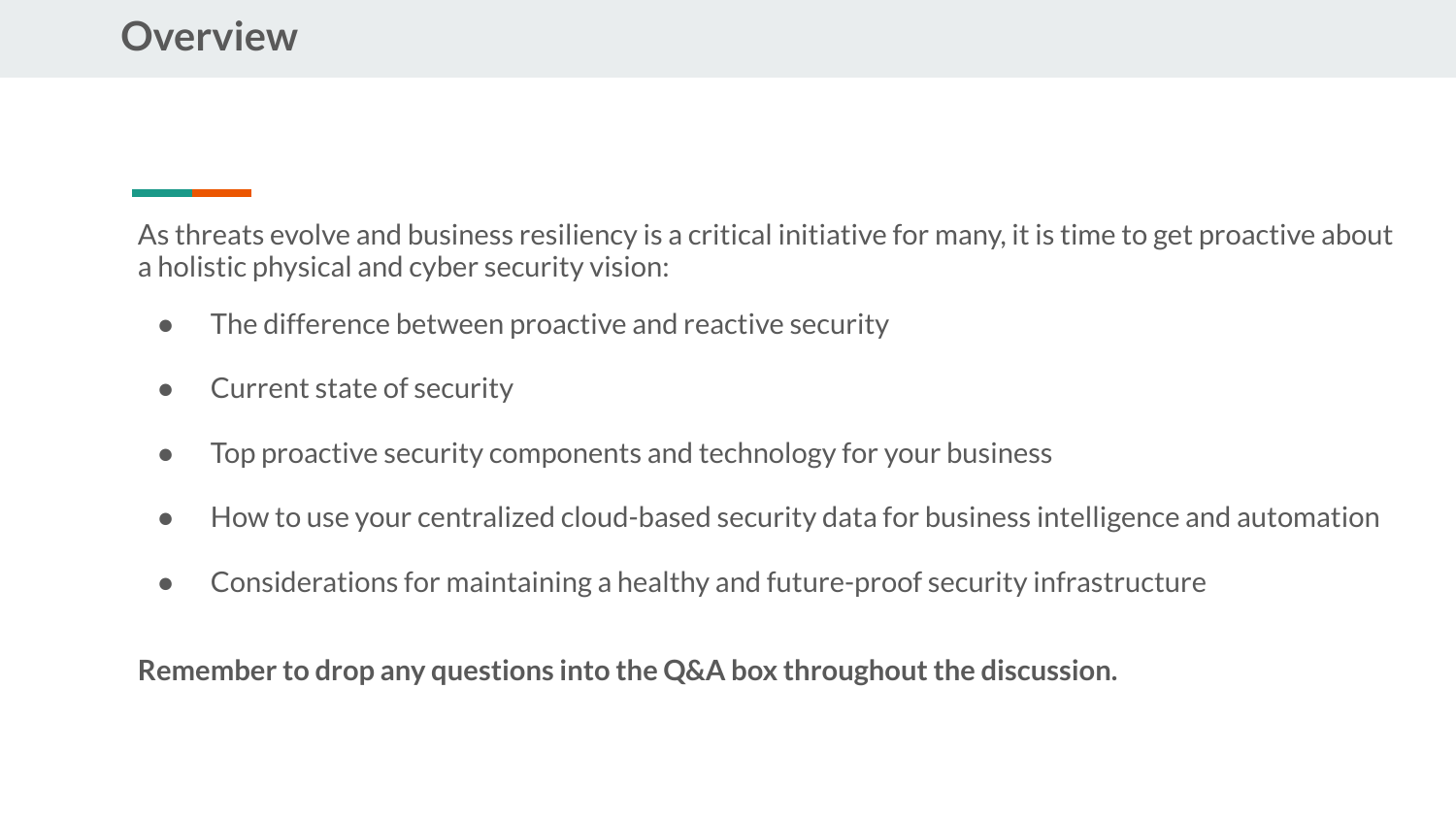## **Reactive vs. Proactive Security**

## **Reactive**

- An attack happens, and your team responds or reacts, to the breach. The attack is discovered, the attacker repelled, the damage is assessed, and the clean-up begins.
- $\bullet$  There is nothing inherently wrong with reactive security  $-$  this is part of the reason you've invested in security controls — but this cannot be your entire security culture.

### **Proactive**

- When your culture is proactive, your team is committed to prevention rather than simply to responding to threats.
- This means investing in a strong defensive position, [educating your employees](https://securityscorecard.com/blog/5-ways-to-engage-employees-during-national-cybersecurity-awareness-month) about good security practices, and planning for risks your organization hasn't yet encountered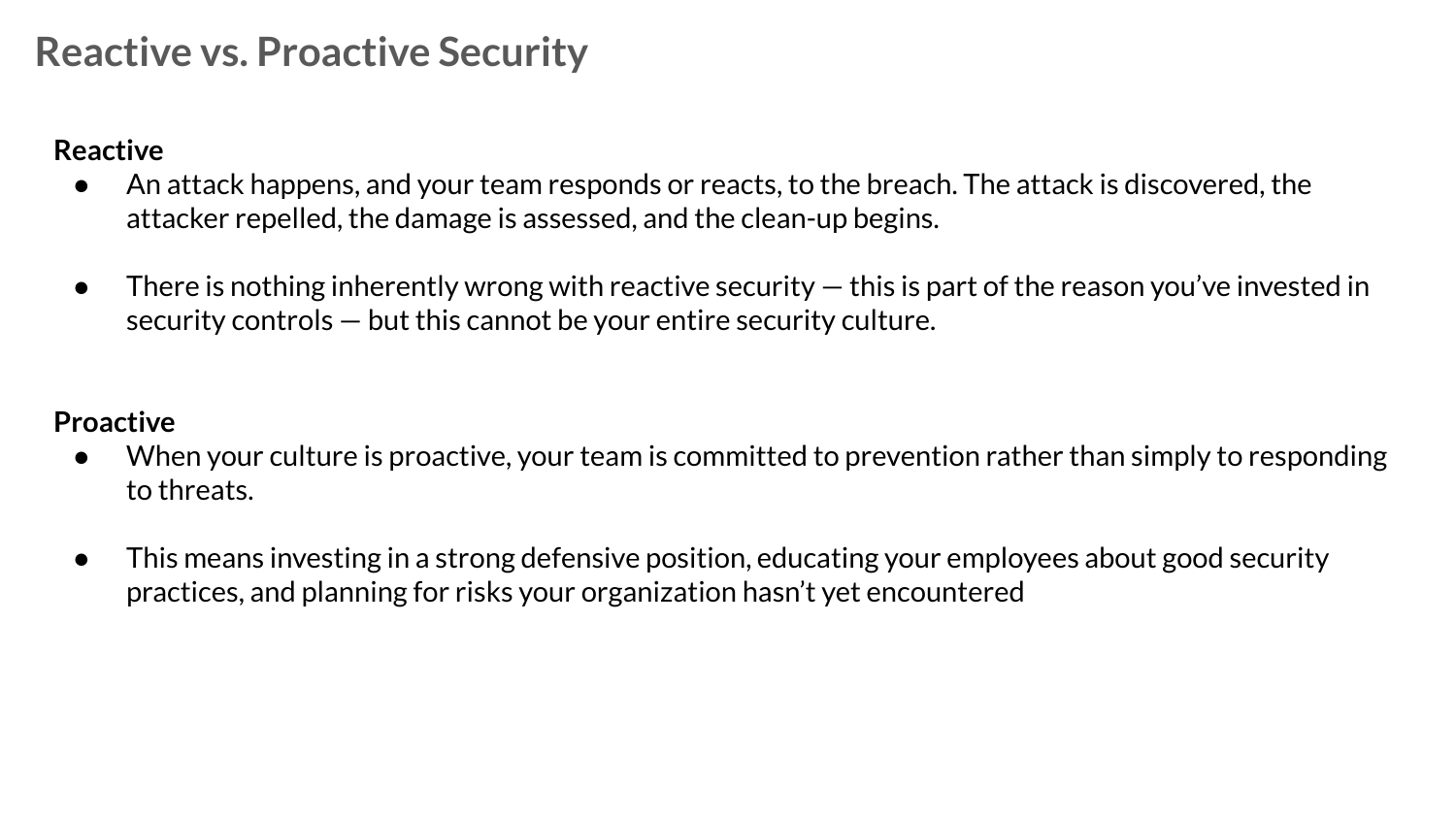# **The Current State of Security**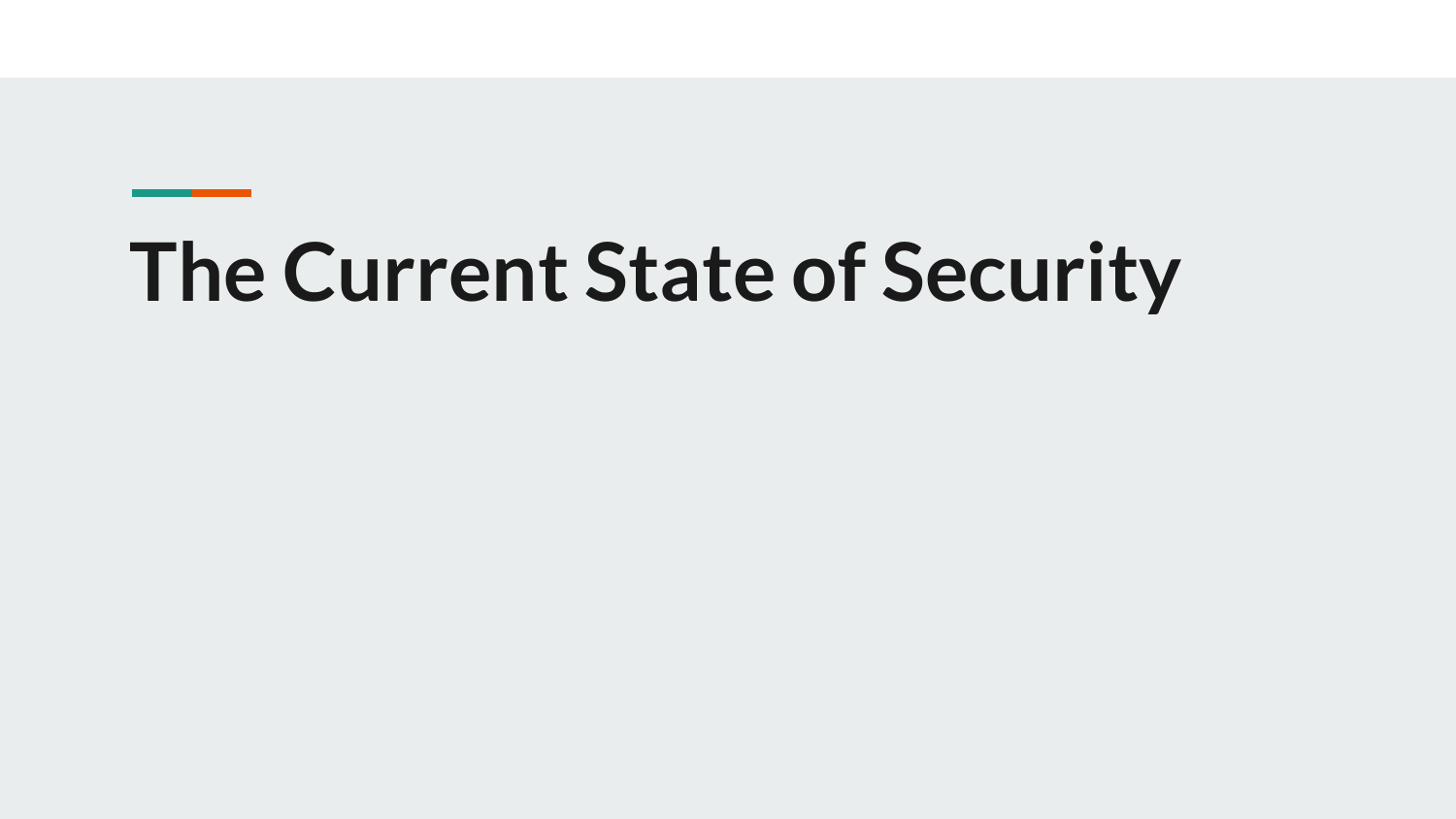## **Example of Current Security Environment**

### **Infrastructure**

- On premises Windows server running in the basement of the building
- Credentials on post-it notes stuck to monitors
- Changes made via email to security team
- Outdated integration methods (XML-RPC, SOAP, etc.) or none at all

### **Protocols**

- Security team receives a new user or CSV file with a list of users
- Manually creates users, assigns relevant access, generates card numbers
- Writes encoded card details to NFC cards by hand
- BMS receives request upon user's card read, verifies access and door/turnstyles/etc are unlocked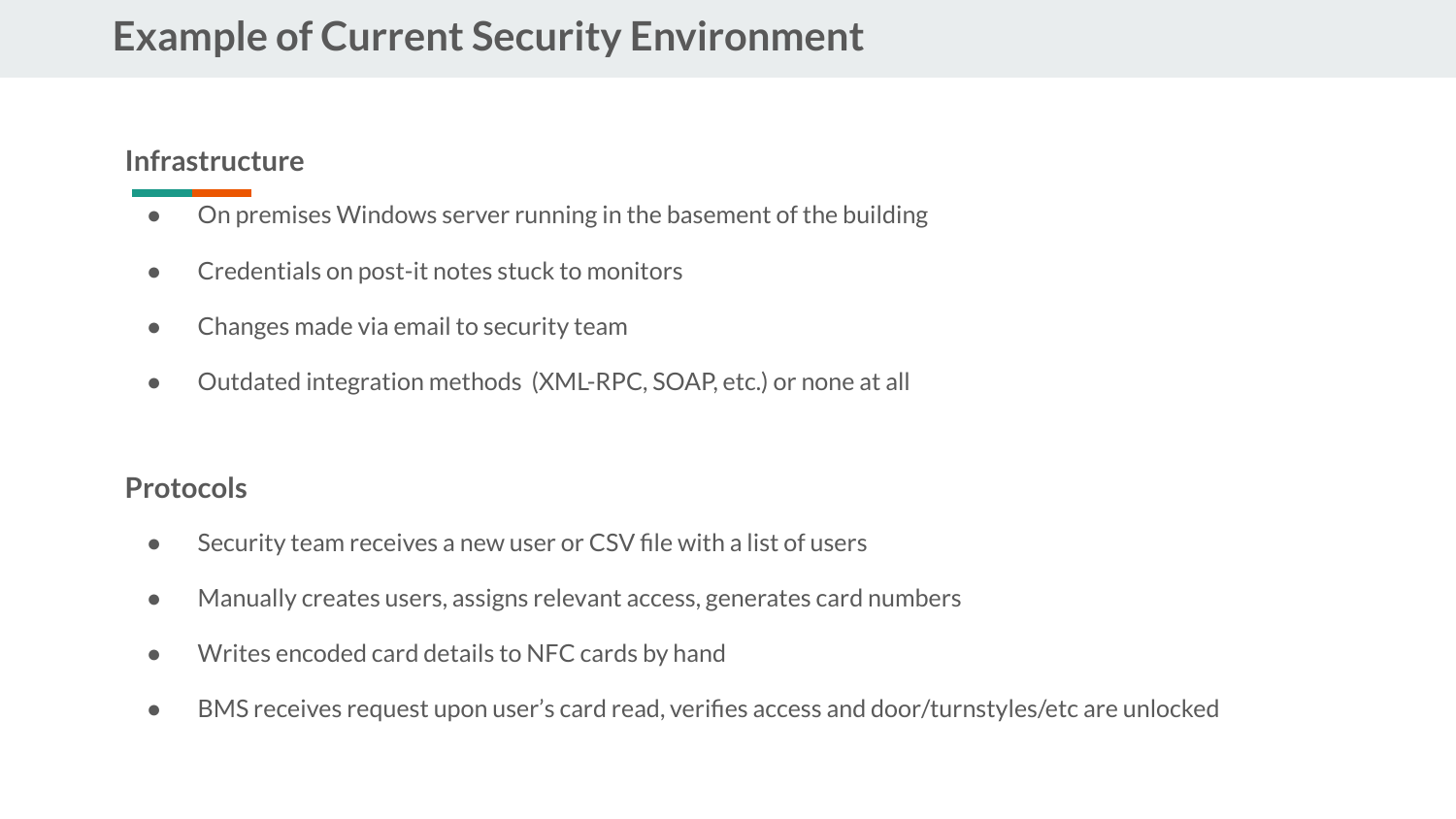## **On Premises vs Cloud-Based Security**



● IBM, *"Cost of a Data Breach Report"*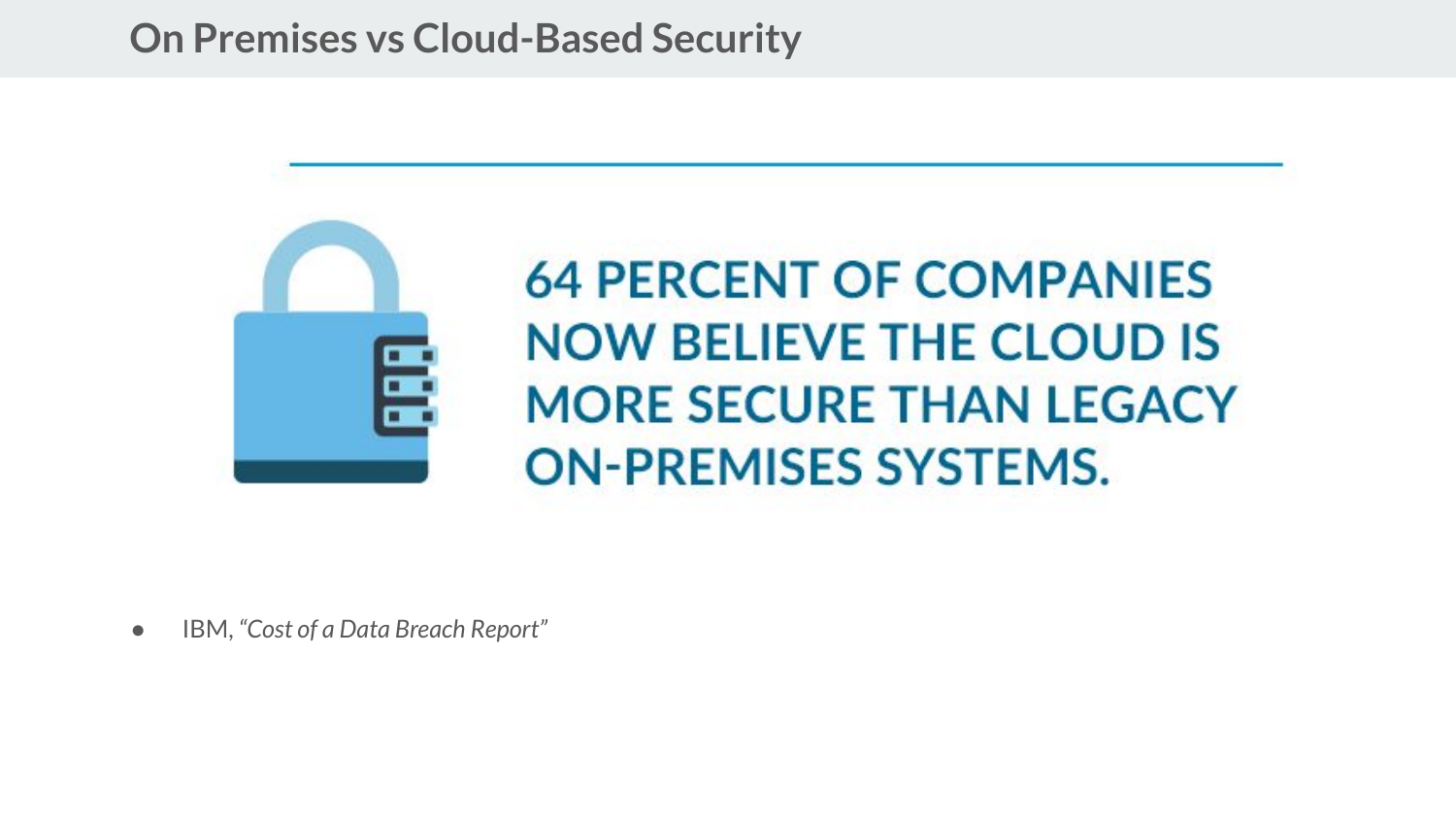## **On Premises vs Cloud-Based Security**

- Some businesses have an unfounded belief that on-premises security systems are safer than cloud-based solutions
- Physical location of the server provides a false sense of security
- In reality, it's much like storing your money in a box under your bed vs in a bank
- Cloud based solutions allow proper delegation via multiple users with finer grained permissions compared to many on premises solutions
- No requirement to "roll your own security" for physical (and sometimes non-physical) access
- Security patches and updates are managed by the access control provider
- Cloud providers generally have around-the-clock support for security breaches or other issues which can be prohibitively expensive for a lot of businesses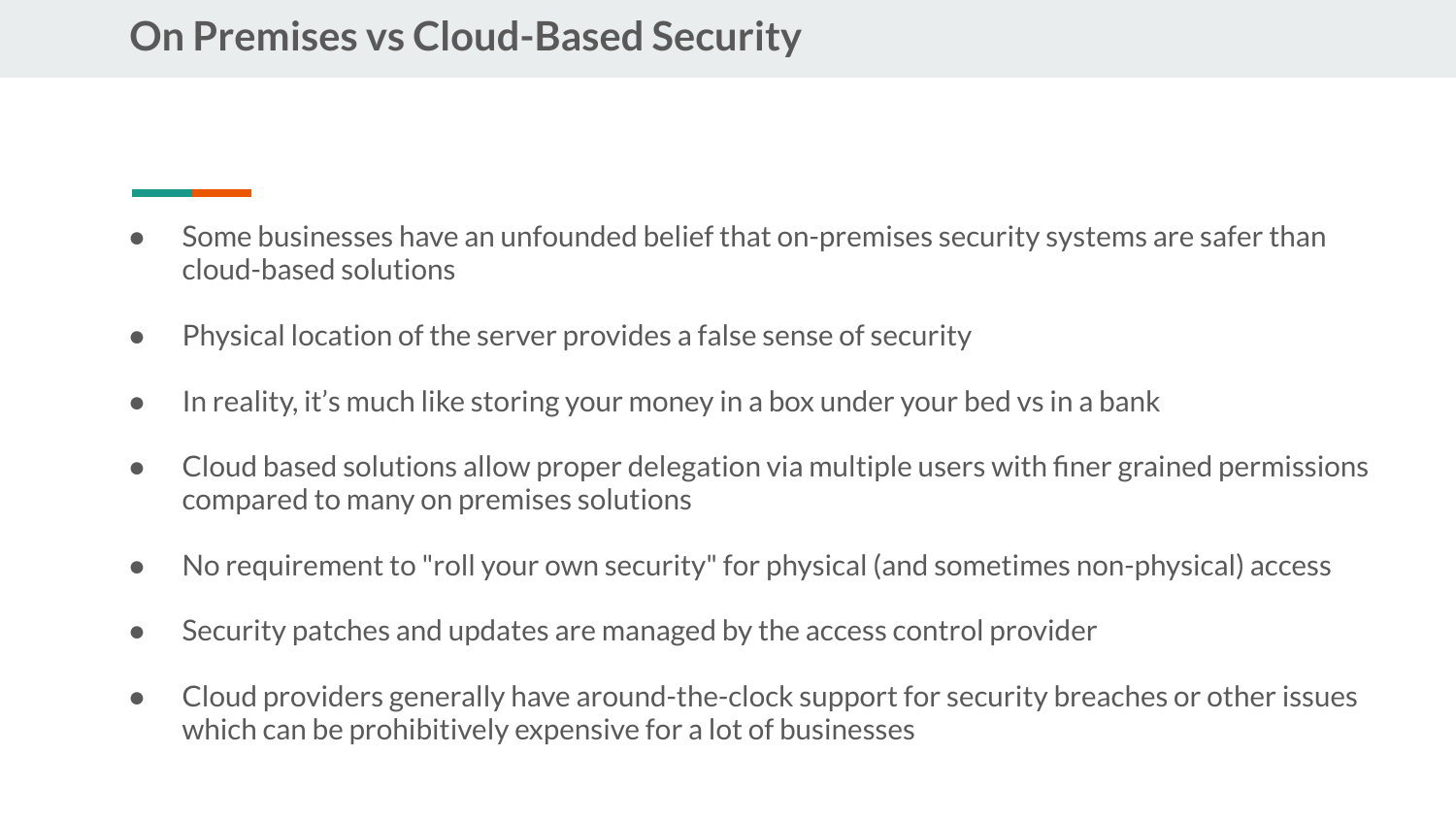# **Elevating Security via Integration and Automation**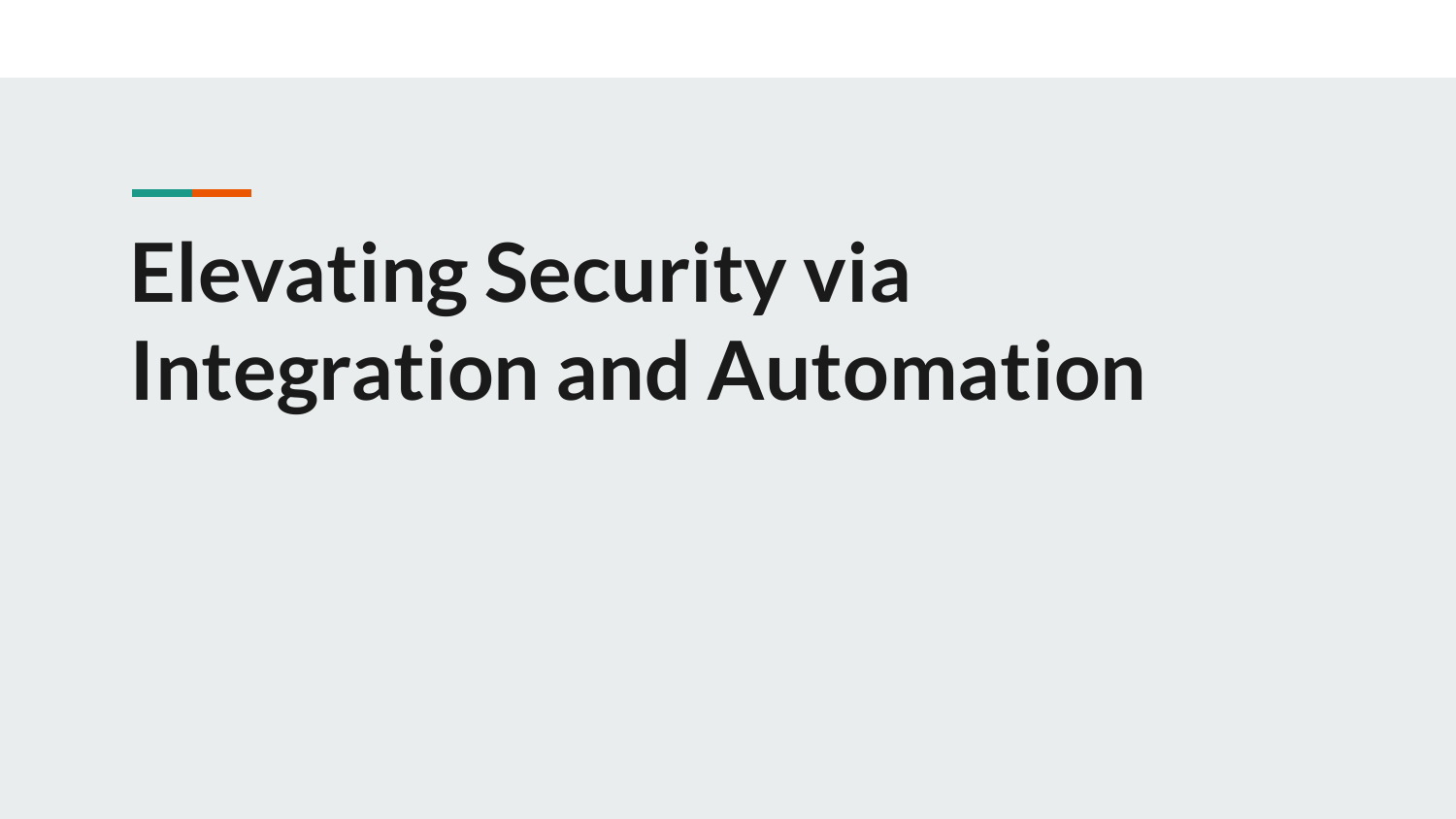## **Top Proactive Security Technology for Your Business**

- **Access Control**
- Smart Video Surveillance
- Visitor / Guest Management
- Identity Management
- Building / Office Management Systems
- Occupancy Management & People Tracking
- **•** Smart Security Sensors

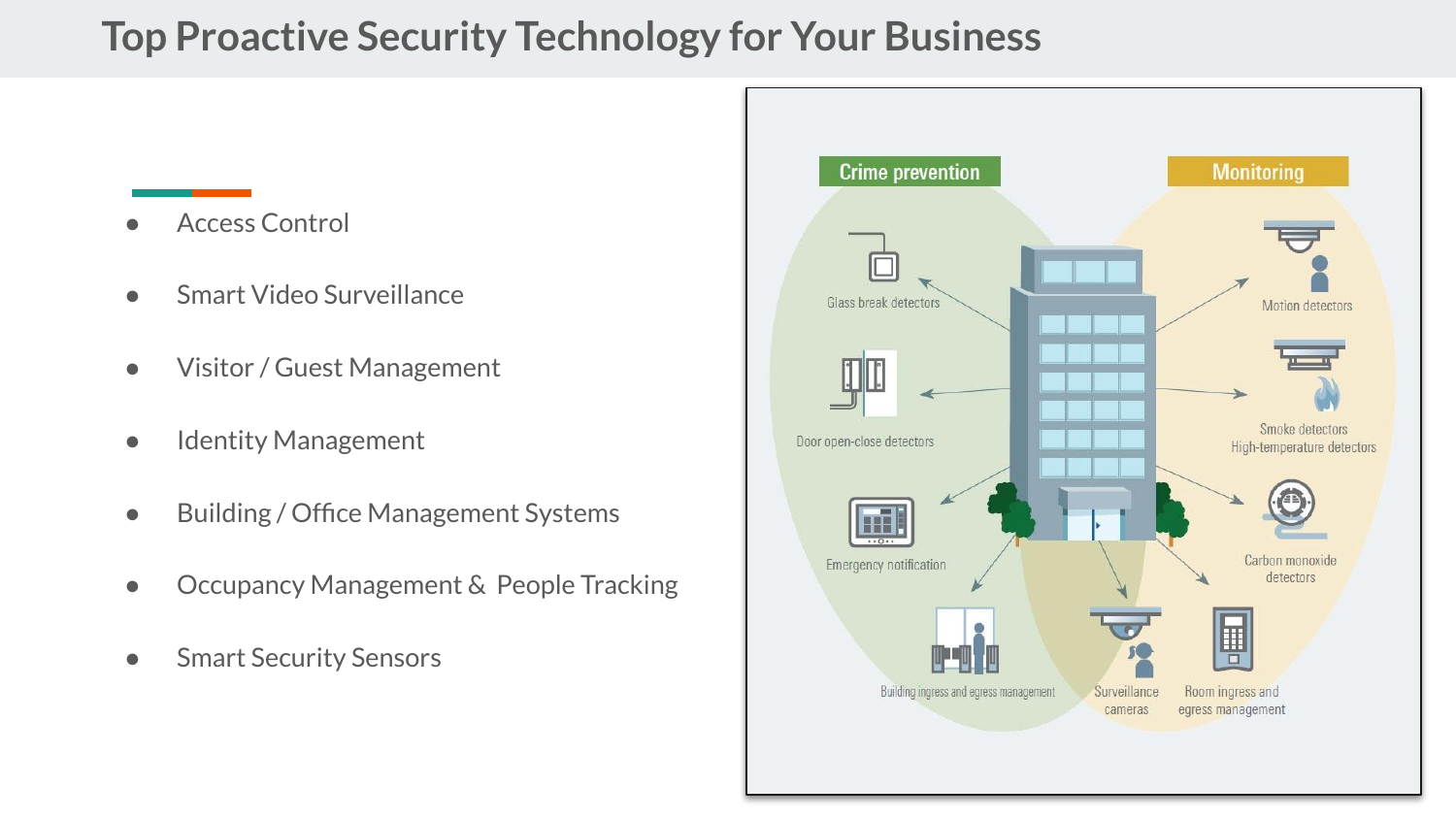## **Unified Access Control & Video Security**

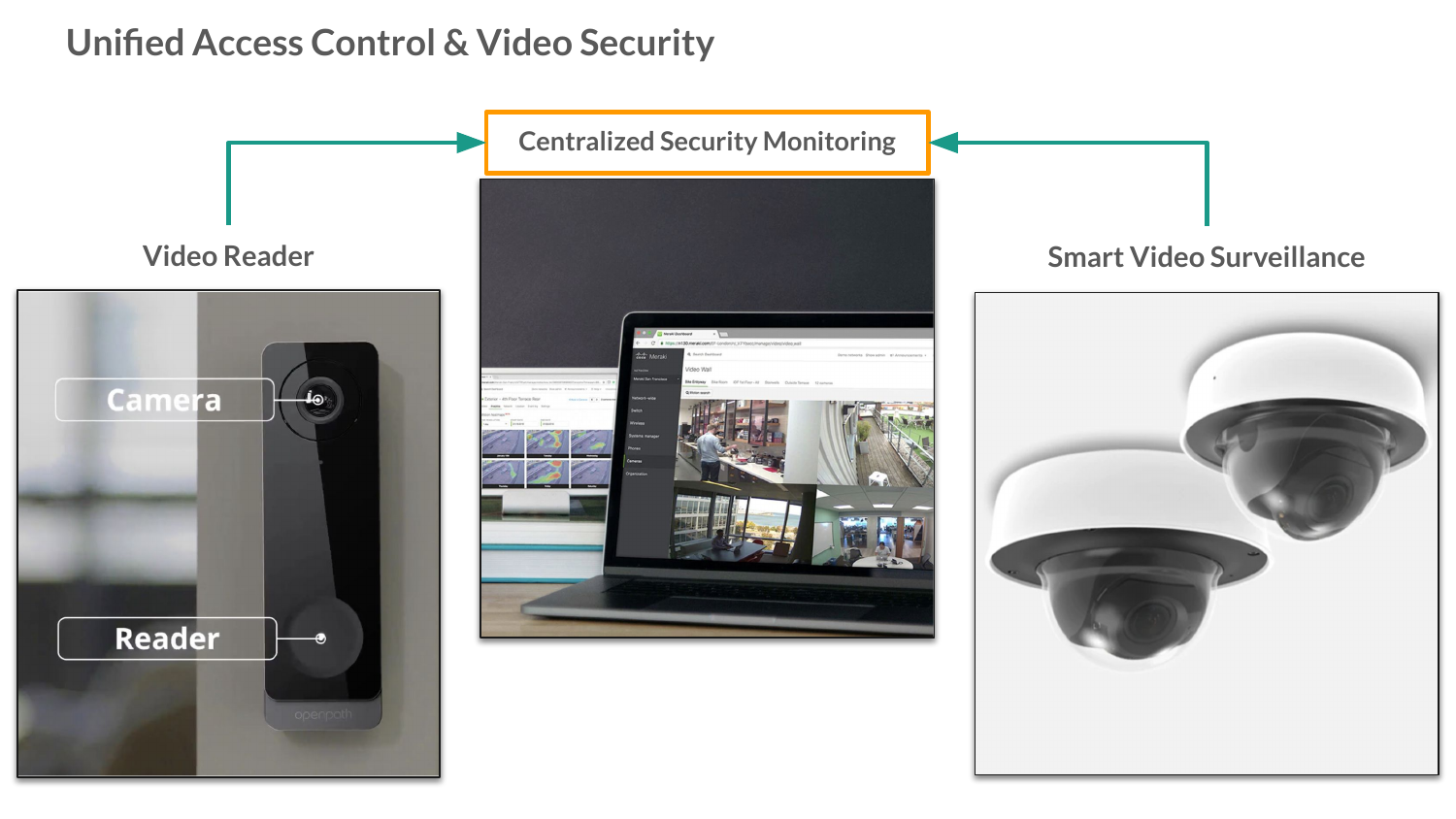## **Unified Access Control & Video Security**

## ● **Efficiency**

With an integrated system, all operations can become streamlined. Surveillance and access control information can be viewed from a single interface at a workstation or even on your smartphone with a simple app.

● **Real-Time Monitoring & Entry / Exit Validation** You can view access control information on the same interface as the video, rather than linking events and reports later.

### ● **Data Collection & Centralization**

A centralized system allows for more actionable data collection, as well as improved security measures.

### ● **Improved Safety**

You can also have alarms or a PA linked through the same system as video surveillance. Tailgating can be addressed immediately.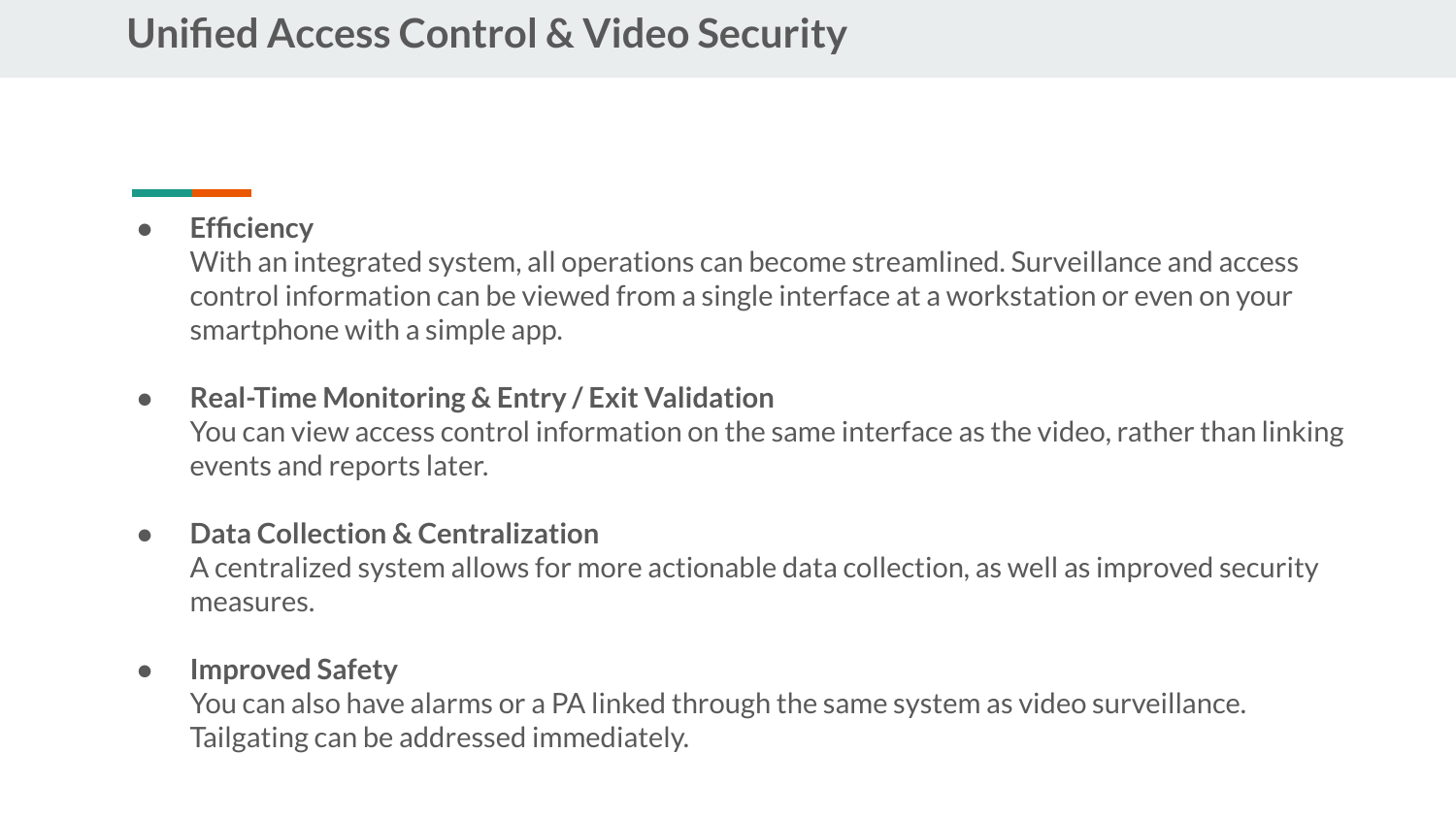## **Example 1: Automated Onboarding and Access Grants**

- The environment:
	- Users already exist in Office 365
	- Group membership defines level of access control
	- Calendar events retrieved have an organiser, meeting time and location
- The flow: Fully automated user onboarding:
	- Add users to access control system via Graph API integration
	- Set building access based on user groups or job title field
	- Retrieve calendar events periodically and grant room access for the duration of each event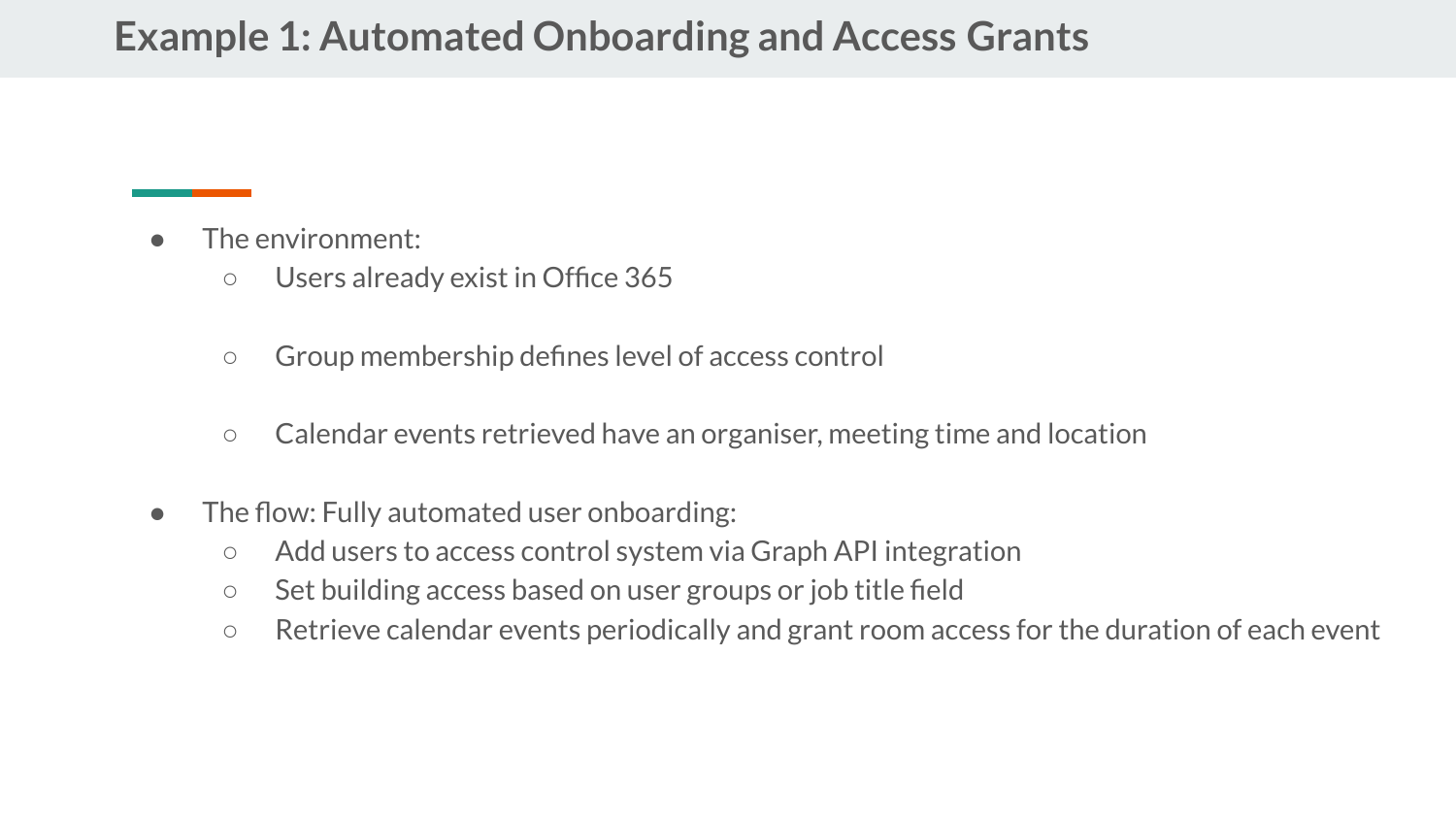## **Example 2: Automated Lock Opening with Geolocation**

- The environment:
	- Staff can be located via AP triangulation using Meraki
	- Locks (generally doors/entrances) using access control are mapped
- The flow: Fully automated door unlocking:
	- Distance between X,Y coordinates of the user and the room are calculated
	- If distance is within some threshold, check the access rights of the user
	- Assuming access is sufficient, open the lock for a specified period of time or until distance is greater than the previous threshold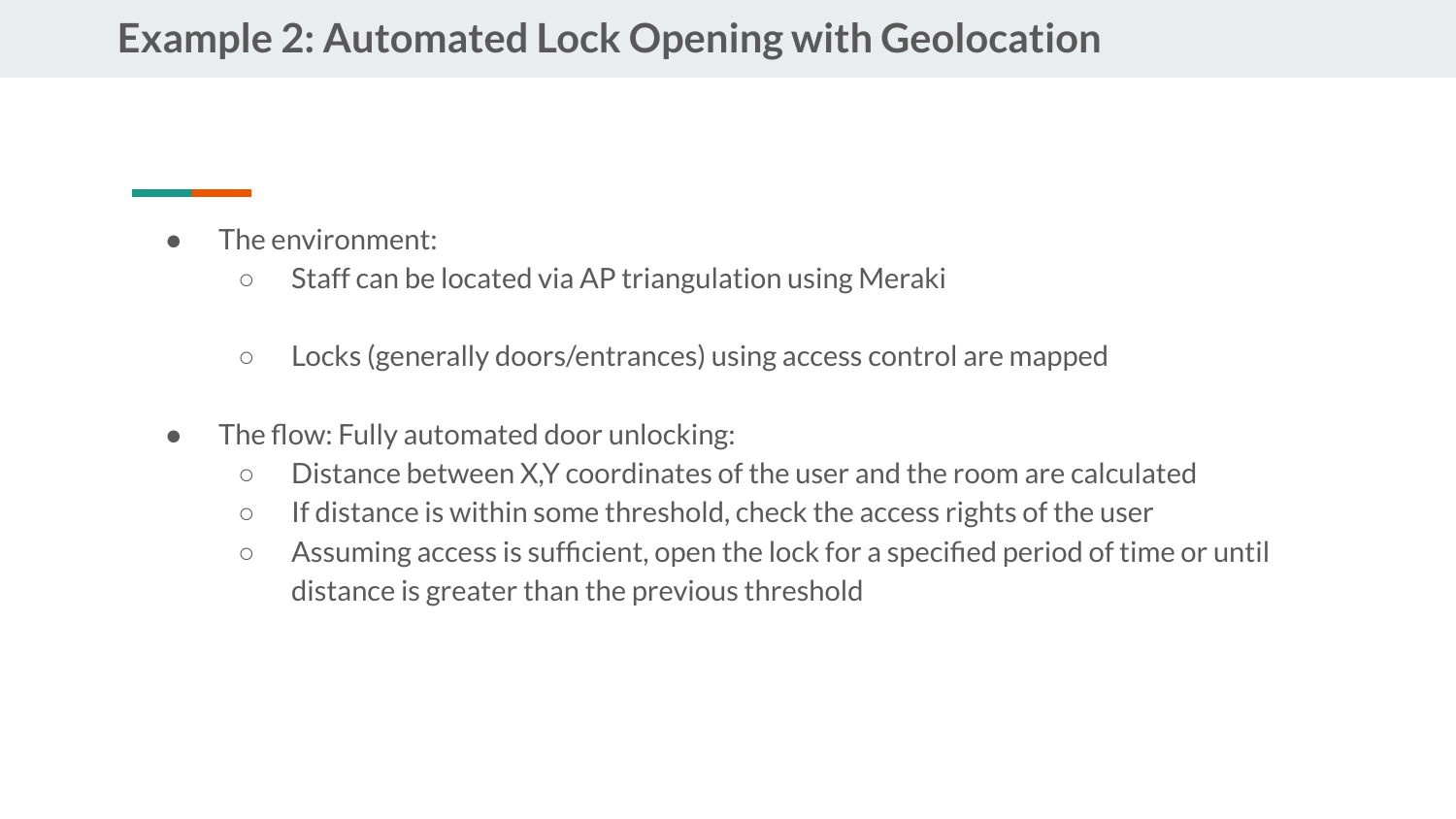## **Example 3: External Visitor Management**

- The environment:
	- Calendar events can be retrieved from G Suite API
	- External event attendees can be identified by email
	- QR readers exist at the building entrance connected to turnstiles
- The flow: Visitor access without front of house interaction:
	- Grab all calendar events for the day and record any external attendees details
	- Create a new cardholder and card for the external user in the access control system
	- Grant access to the building for the day of the attendee's arrival
	- Encode the card in a QR code and email it to the external attendees
	- External attendees then scan their QR code and are granted access through the turnstiles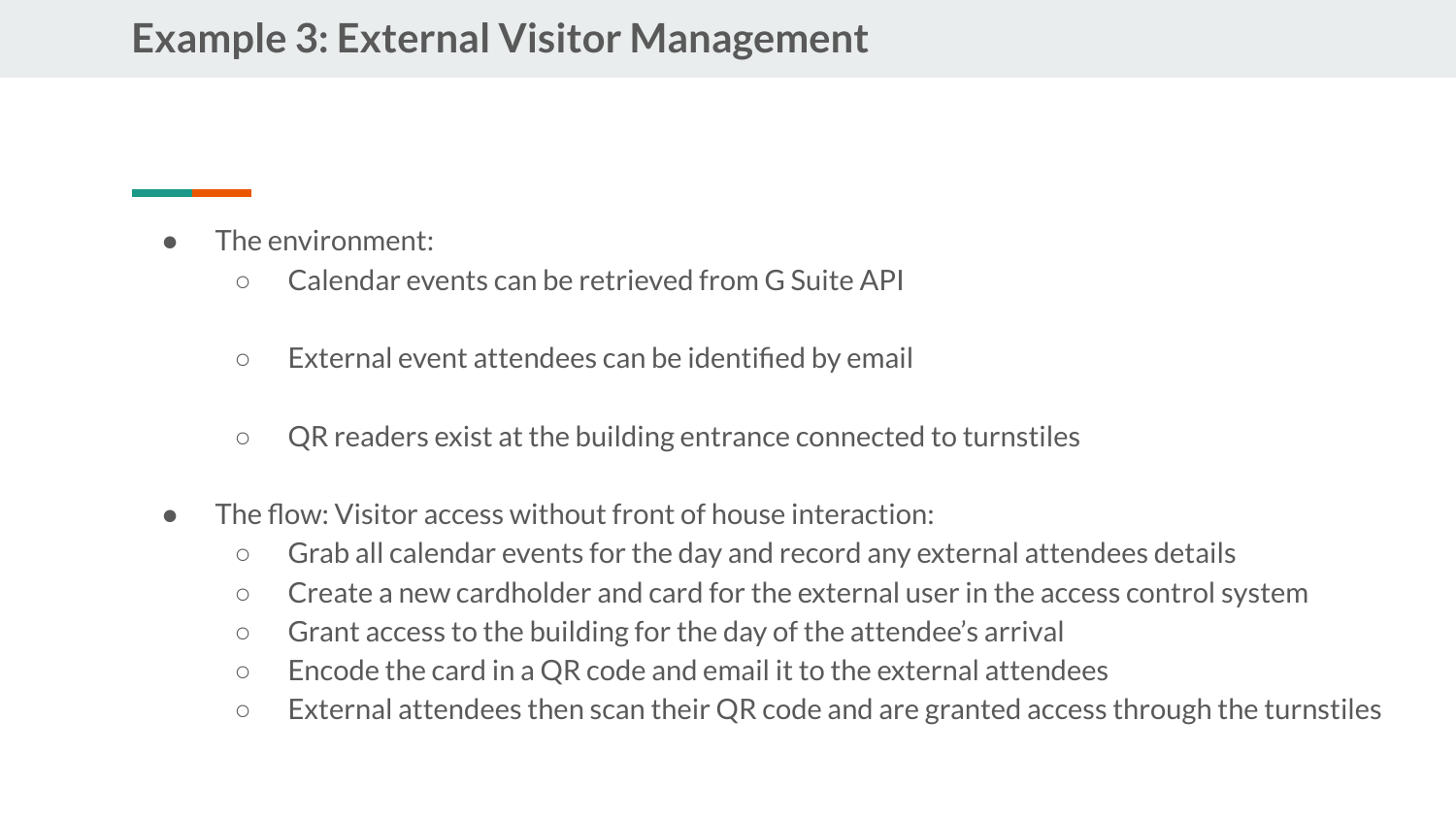# **Planning & Maintaining Security**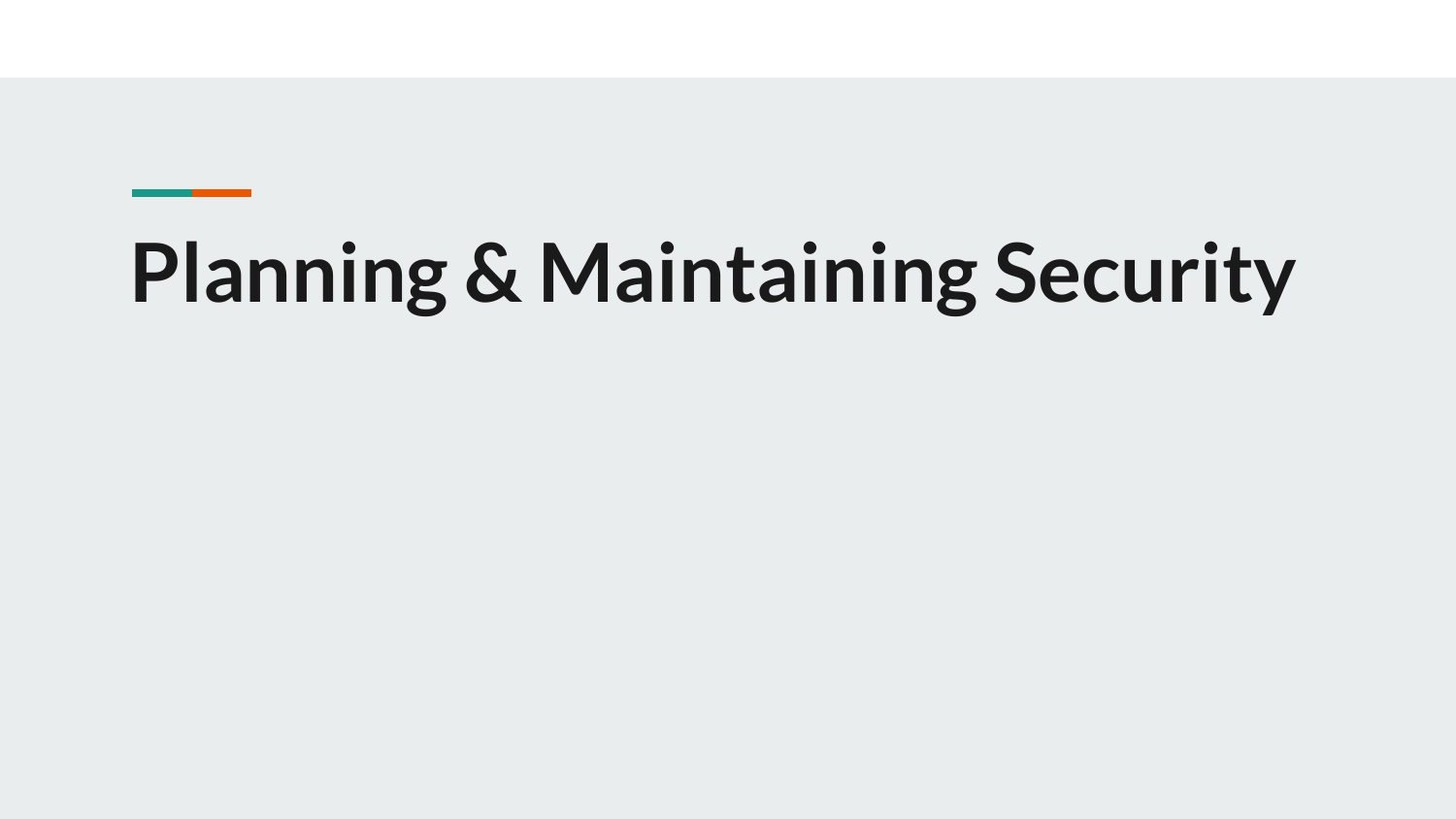## **Top Considerations for a Future-Proof Security Strategy**

- 1. 24/7 visibility of all your assets from anywhere
- 2. Smart technology that you can leverage to help automate alerts, discoveries, and tasks
- 3. Integrate and connect your security solutions
- 4. Ensure that your systems are adaptable, and can be easily updated to defend against evolving threats
- 5. Adopt comprehensive and consistent training methods
- 6. Implement and document response procedures to mitigate risk
- 7. Adopt Security-By-Design principles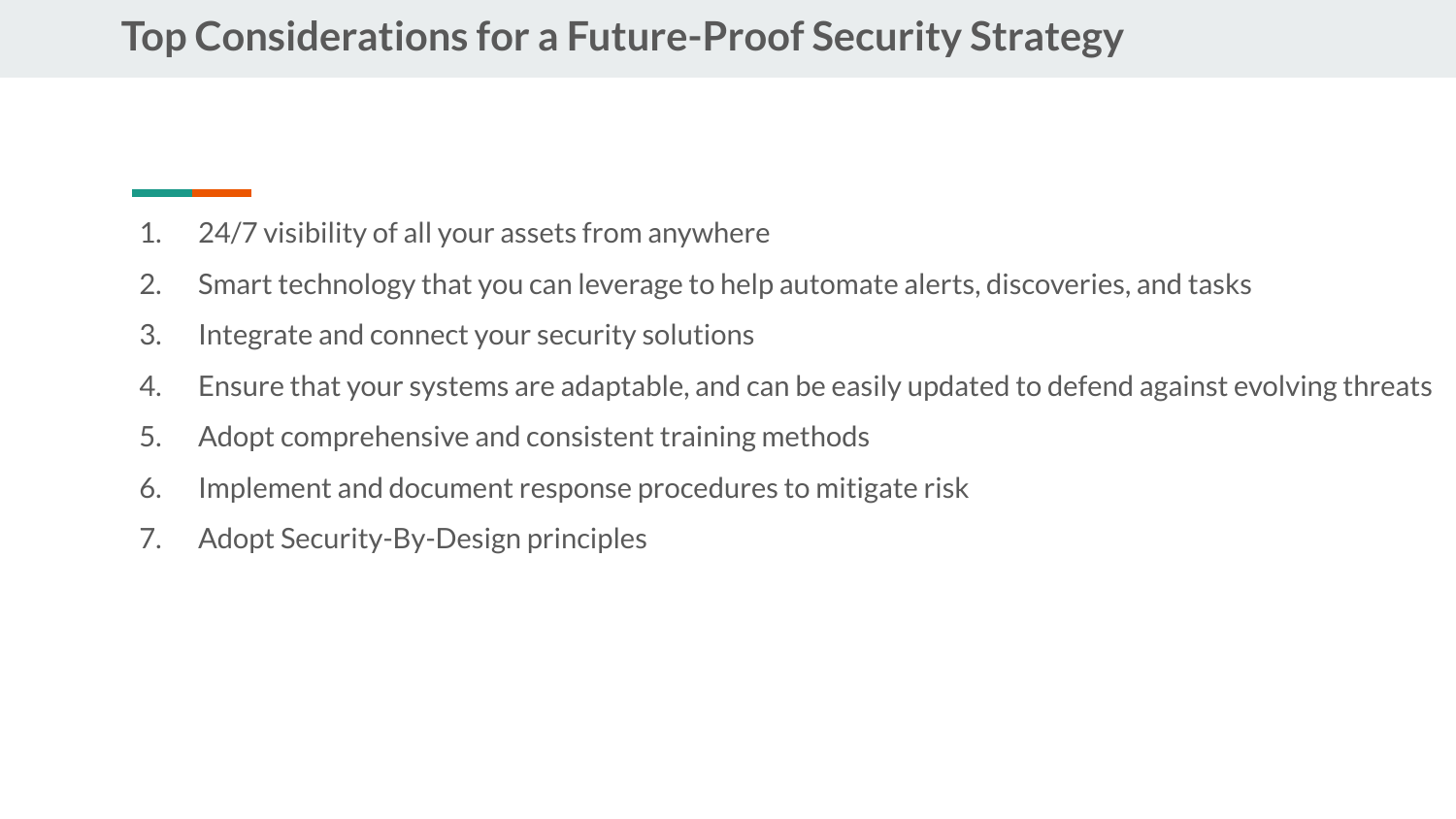# **Top Considerations for Planning Your Security Infrastructure**

- 1. Identify the scope of your physical security plans. This should include the types of employees the policies apply to, and how records will be collected and documented.
- 2. Determine who is responsible for implementing your physical security plans, as well as the key decision-makers for making adjustments or changes to the plan.
- 3. Include the different physical security technology components your policy will cover.
- 4. State the types of physical security controls your policy will employ. Include any physical access control systems, permission levels, and types of credentials you plan on using.
- 5. List out key access points, and how you plan to keep them secure.
- 6. Define your monitoring and detection systems. What types of video surveillance, sensors, and alarms will your physical security policies include? Identify who will be responsible for monitoring the systems, and which processes will be automated.
- 7. Outline all incident response policies. Your physical security planning needs to address how your teams will respond to different threats and emergencies.
- 8. Scope out how to handle visitors, vendors, and contractors to ensure your physical security policies are not violated.
- 9. Create a cybersecurity policy for handling physical security technology data and records. Include your policies for encryption, vulnerability testing, hardware security, and employee training.
- 10. Address how physical security policies are communicated to the team, and who requires access to the plan.